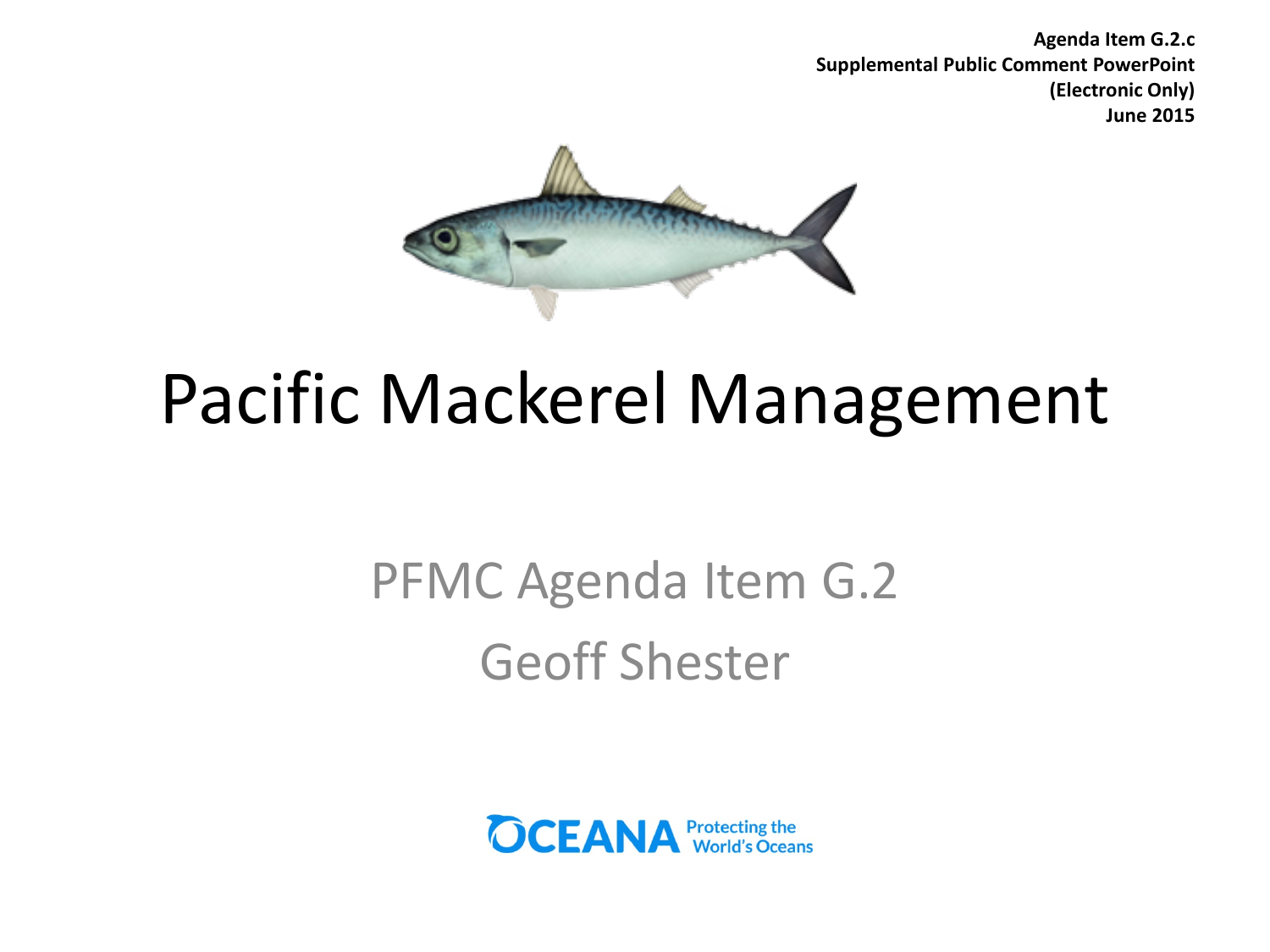## Pacific mackerel are forage fish

- Major prey item for large fish (swordfish, marlins, sharks tunas), dolphins, sea lions, brown pelicans
- Brown pelican reproductive failures (USFWS Report, Agenda Item G.3

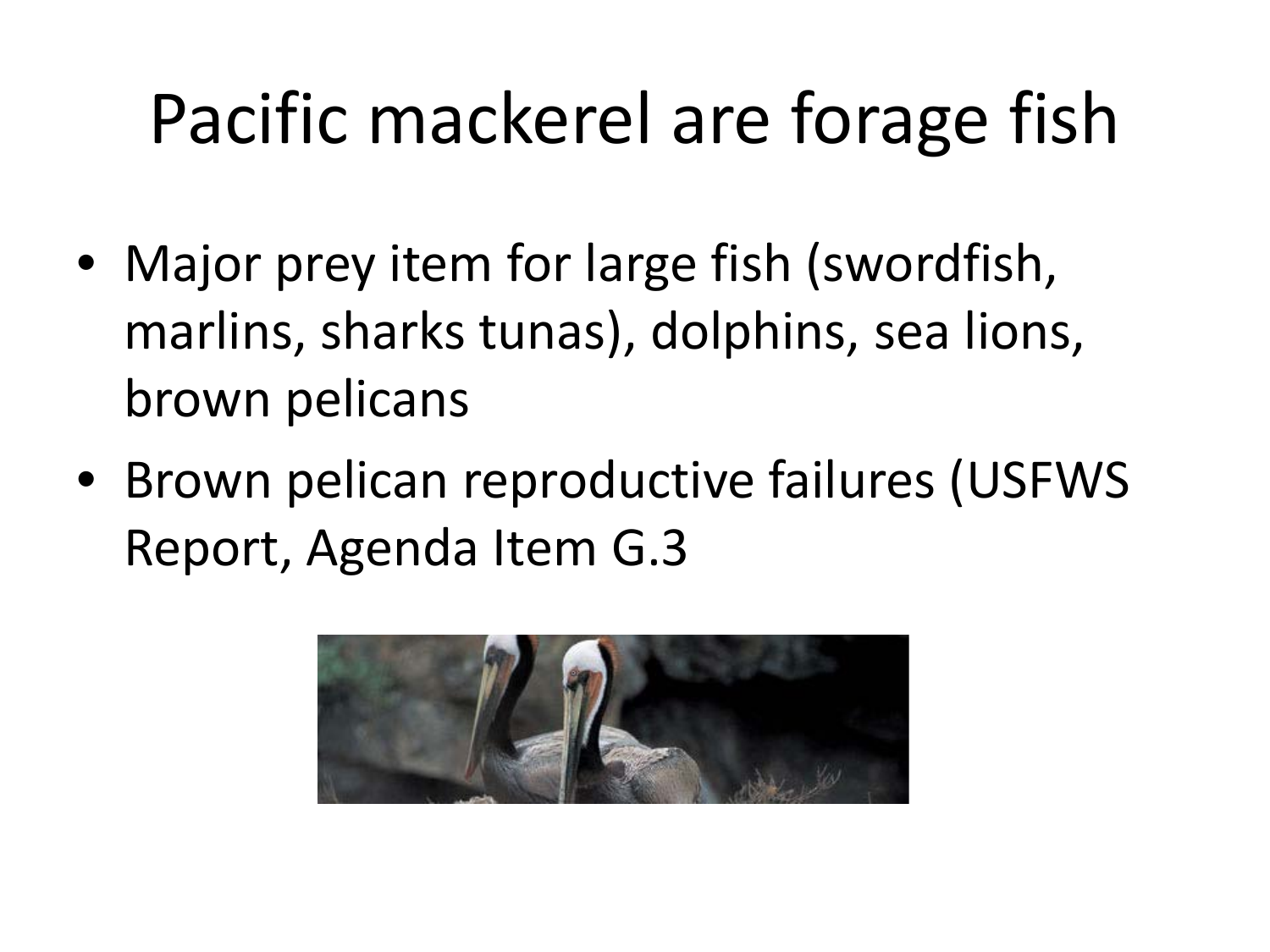• Stock assessment: "Past and present assessments of this stock indicate that since at least the late 1990s, abundance has remained at historically low levels (<150,000 mt)."



**Figure ES-4.** Estimated stock biomass (age  $1+$  fish, mt) time series for Pacific mackerel for model H3. Solid dots reflect estimate of virgin stock biomass and forecasted stock biomass in July 2016.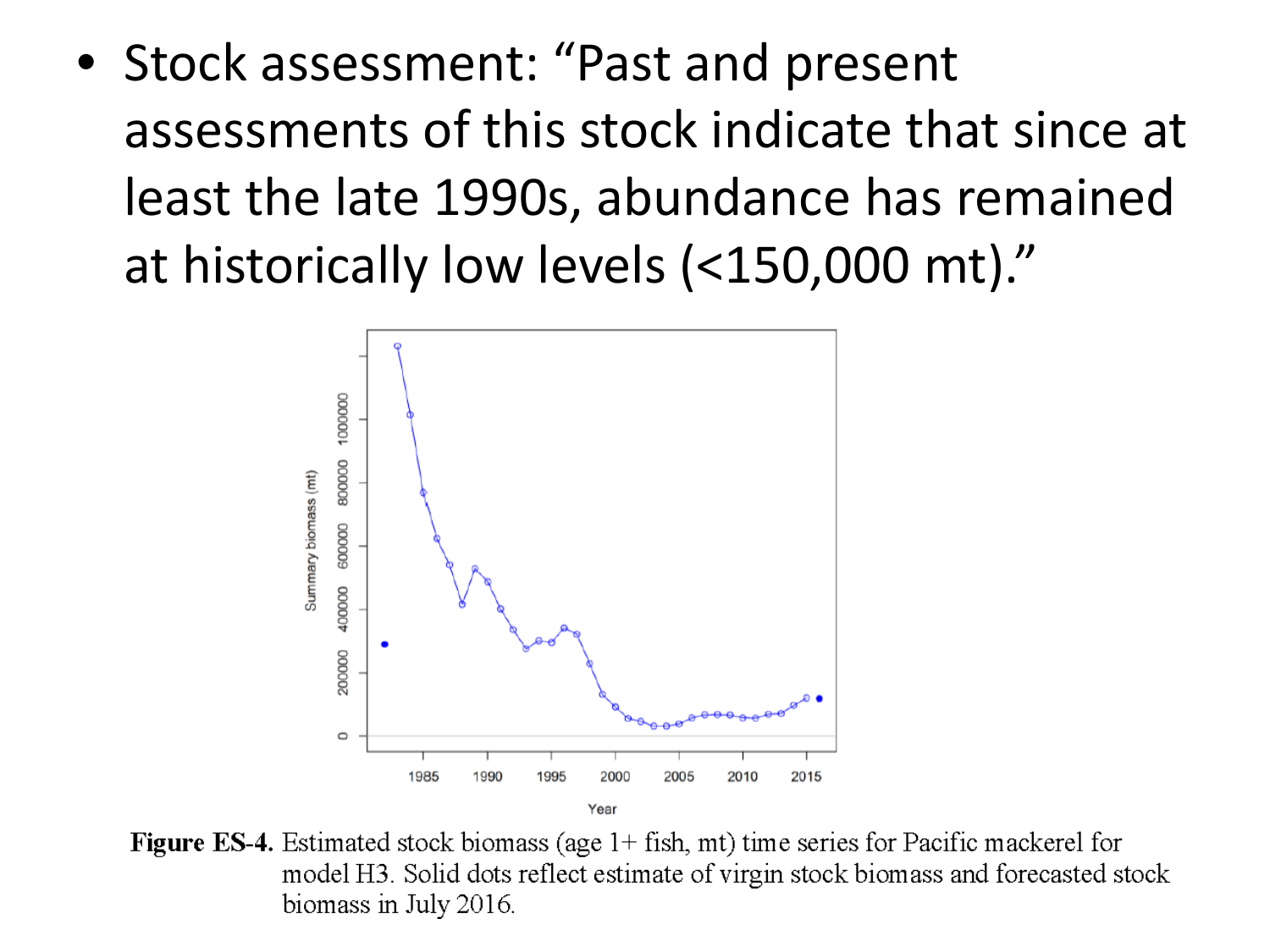### Major Uncertainties in Assessment

- Evidence of "model misspecification" (SSC)
- STAR panel did not endorse any models
- Category 2 sigma (0.72)
- Acoustic-trawl survey not included
	- "Potential" to be best index
- Relies on recreational logbook catch data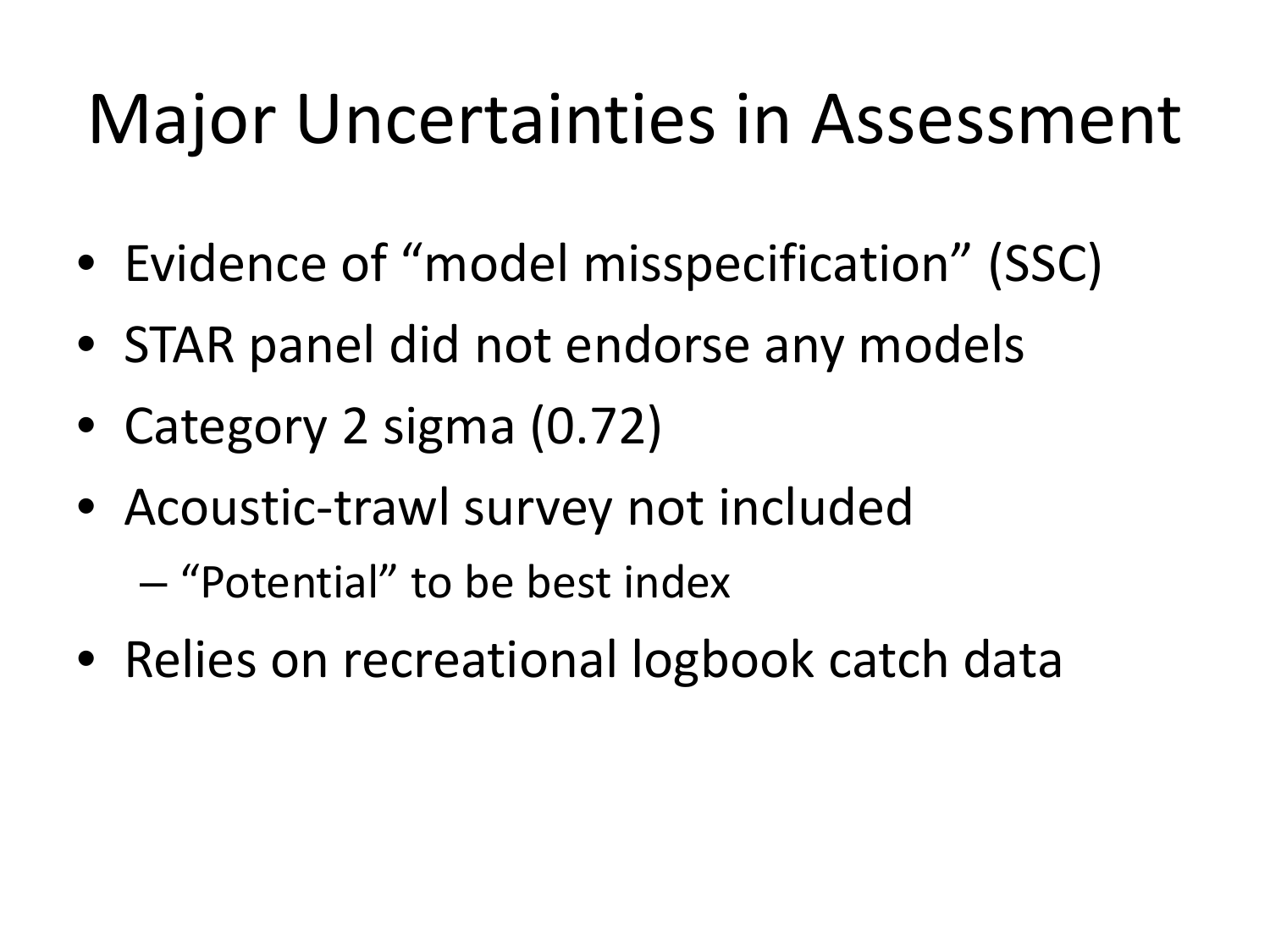#### **Abundance Indices for 4 West Coast Forage Fish**



Sources: Pacific mackerel 2015 assessment, Pacific sardine 2015 assessment, CDFW 2015 SF Bay Herring assessment, Sydeman et al. 2015 spring CalCOFI larval anchovy abundance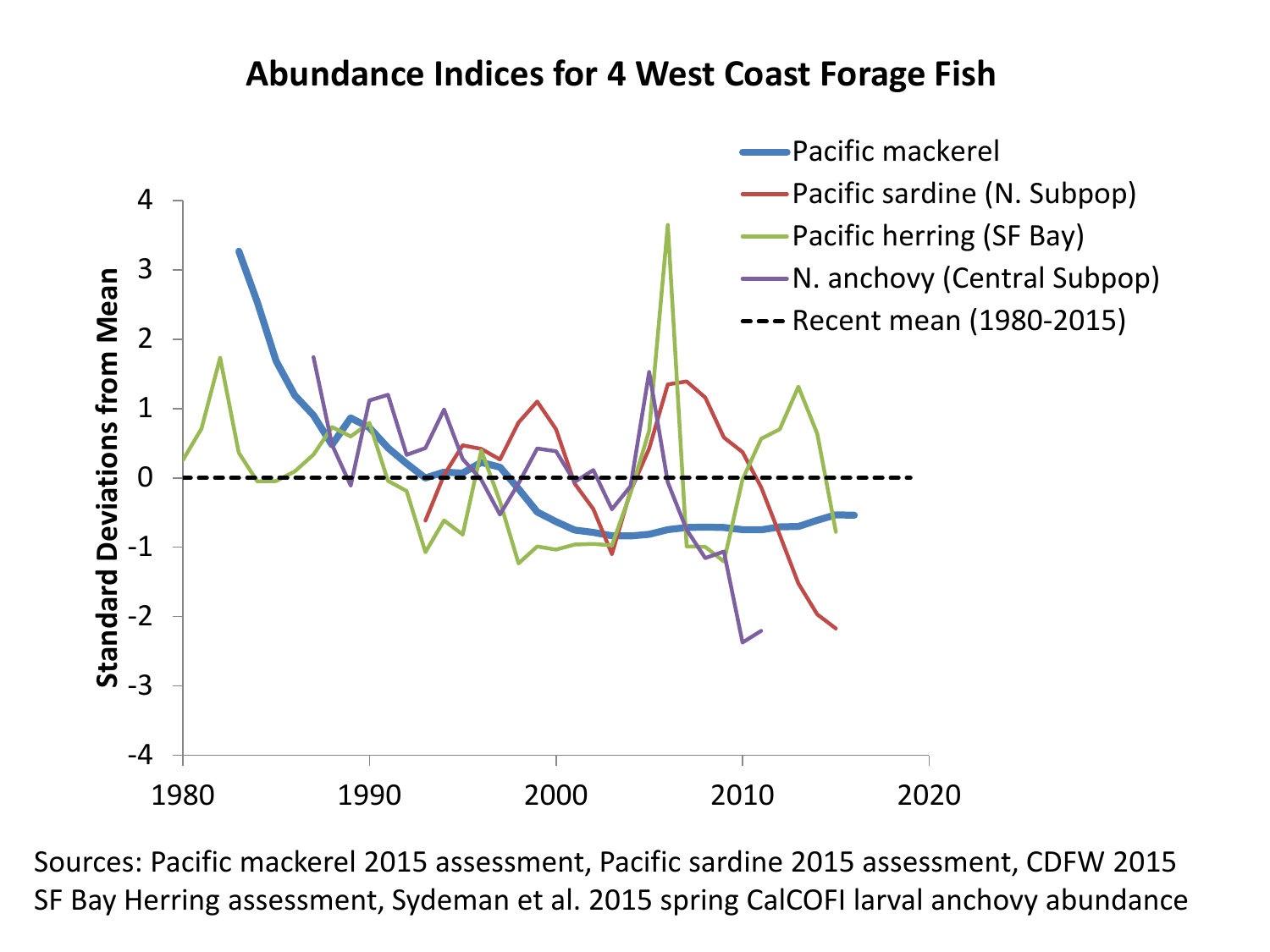### **U.S. Pacific Mackerel Landings Well Below Harvest Guideline**

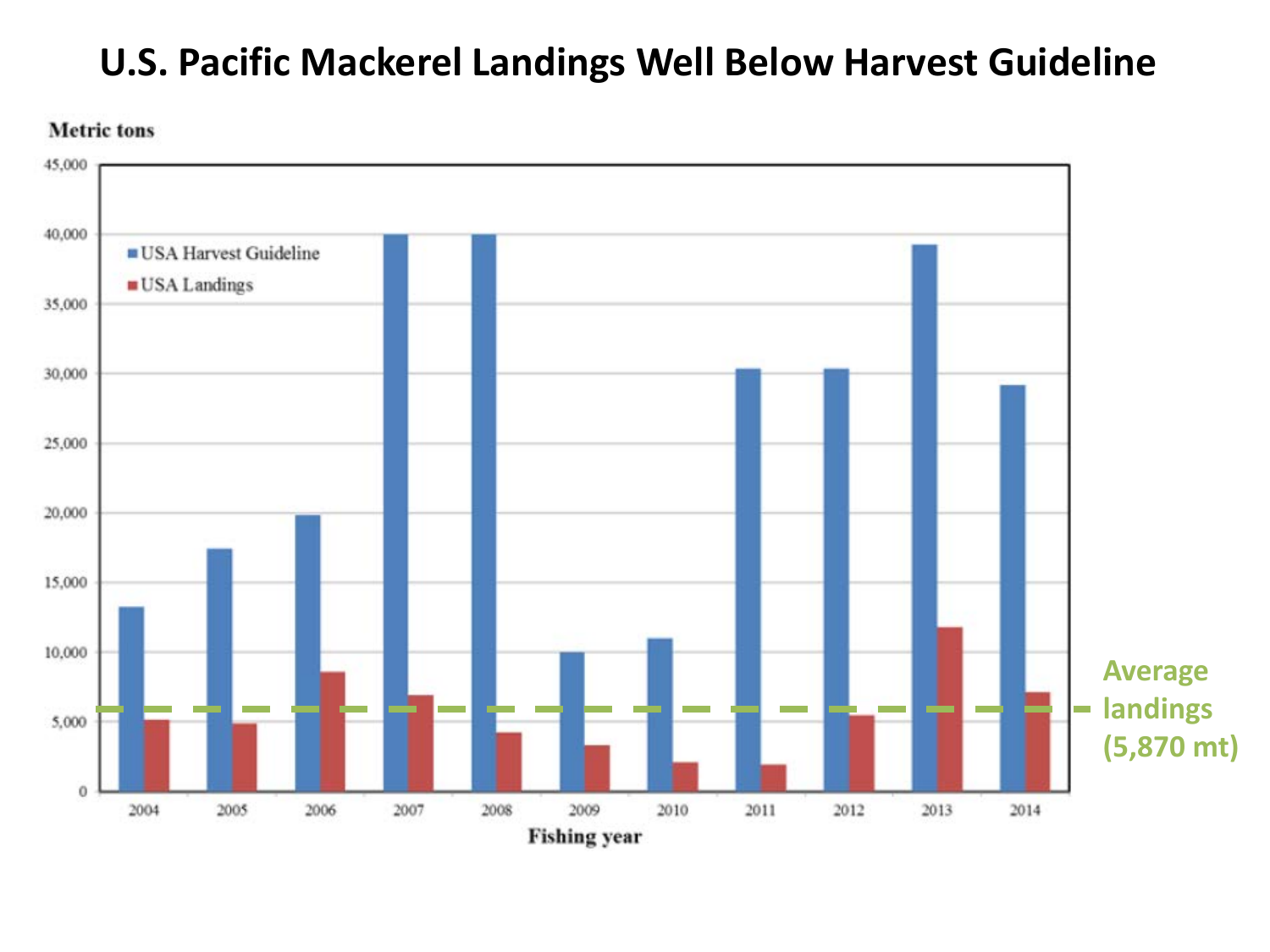# Pacific Mackerel Harvest Guideline